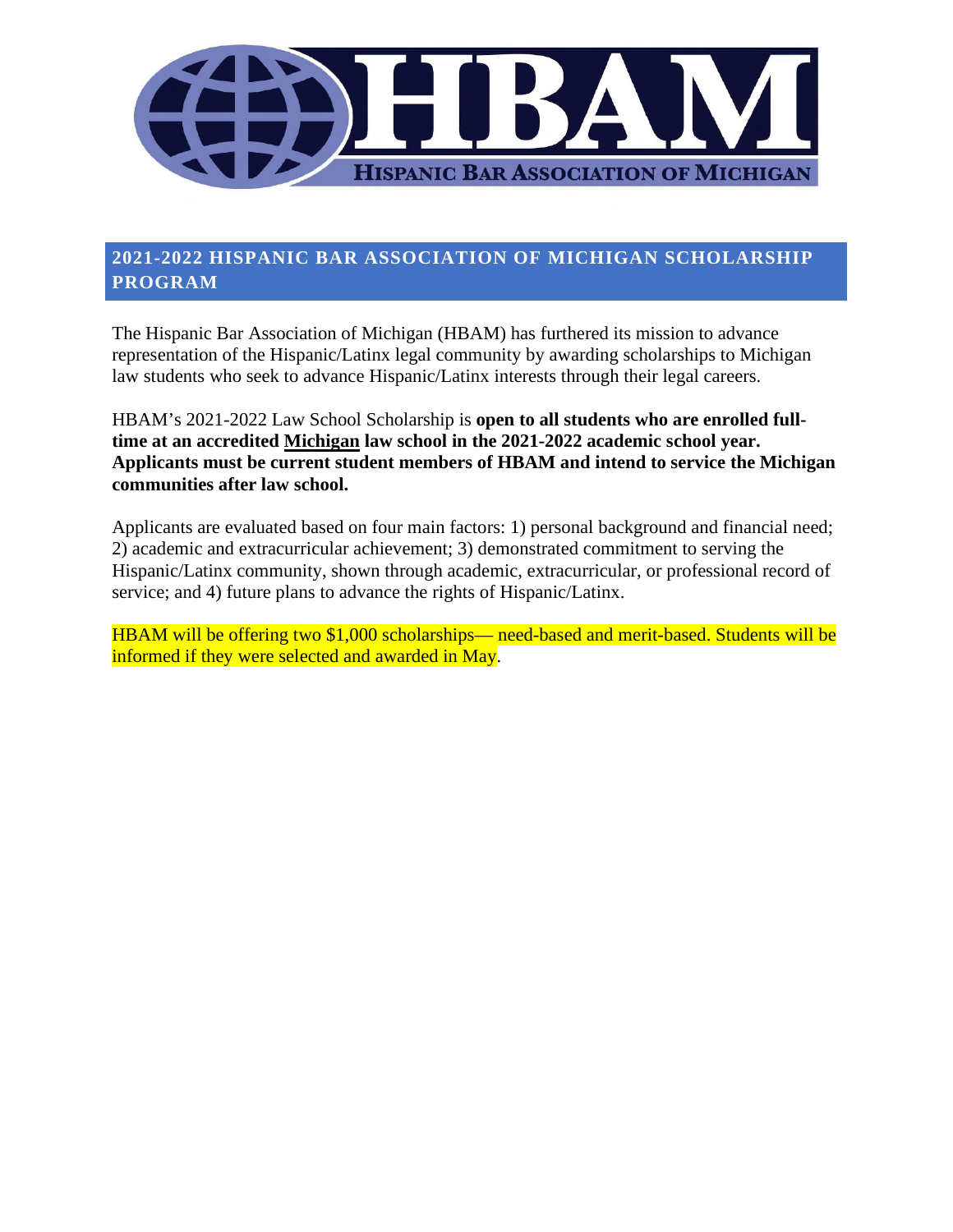

THE APPLICATION PROCESS – PHASE 1

The selection process begins with the online application. This phase of the process is designed to be simple and straightforward. It is our hope that the guidance below will help you complete your application thoroughly and quickly. **A complete Phase 1 application package will include the following components:** 

**1. Online application on our website, https://hispanicbarofmi.org** 

#### **2. Personal statement up to 500 words**

*a. The personal statement is an opportunity to describe the uniqueness of your character, abilities, and life experience in your own voice: Who are you? What motivates you? What impact are you looking to make in the world? Your personal statement assists the selection committee in getting to know and understand you as a person. Your personal statement is also used to assess your writing proficiency. You should discuss those aspects of your background, experience, talents, achievements, and interests that you believe are important for us to know.* 

#### **3. Essay up to 500 words, double spaced**

- *a. You must submit a response to the essay prompt below. In your essay, please articulate your understanding of and passion for racial justice, as well as your commitment to pursuing and furthering the advancement of the Hispanic/Latinx communities in Michigan. Please read the prompt carefully and limit your response accordingly. Your essay is essential to helping the selection committee understand what has motivated you to pursue this opportunity and the depth of your commitment to the Hispanic/Latinx communities.*
- *b. Please submit an essay in support of your candidacy explaining how you intend to serve the Michigan Hispanic/Latinx community once practicing as an attorney.*

#### **4. Transcripts**

*a. An unofficial transcript is acceptable and encouraged for the purposes of this application. However, keep in mind that an official transcript will be required if you are selected for an award. If you are selected, we will provide specific instructions for submitting official transcripts. Your transcript must be in English and must include all courses and grades received as well as the date of the undergraduate and graduate (if applicable) degree, if completed.* 

#### **5. Resume**

*a. Your resumé́ should provide details about your employment history, internships, extra-curricular activities, community service, and hobbies. You should include comprehensive details about your experiences and include any awards and honors. Do not include high school information or activities unless they provide evidence of your sustained engagement in the fight for greater representation of the Hispanic/Latinx communities or evidence of your commitment to working in Michigan.* 

#### **6. Letter of Recommendation**

*a. Your application must include one (1) letter of recommendation. Letters may be from academia, employers, pre-law advisors, and/ or other professionals who have worked closely with you or know you well. Letters should contain substantive, comparative information about your abilities, activities, and personal qualities, including specific examples that illustrate these attributes. Letter writers should indicate their relationship to you within their letter. Letters are limited to no more than 2 pages and may be .pdf or .docx files. Please note that .doc files cannot be accepted.*